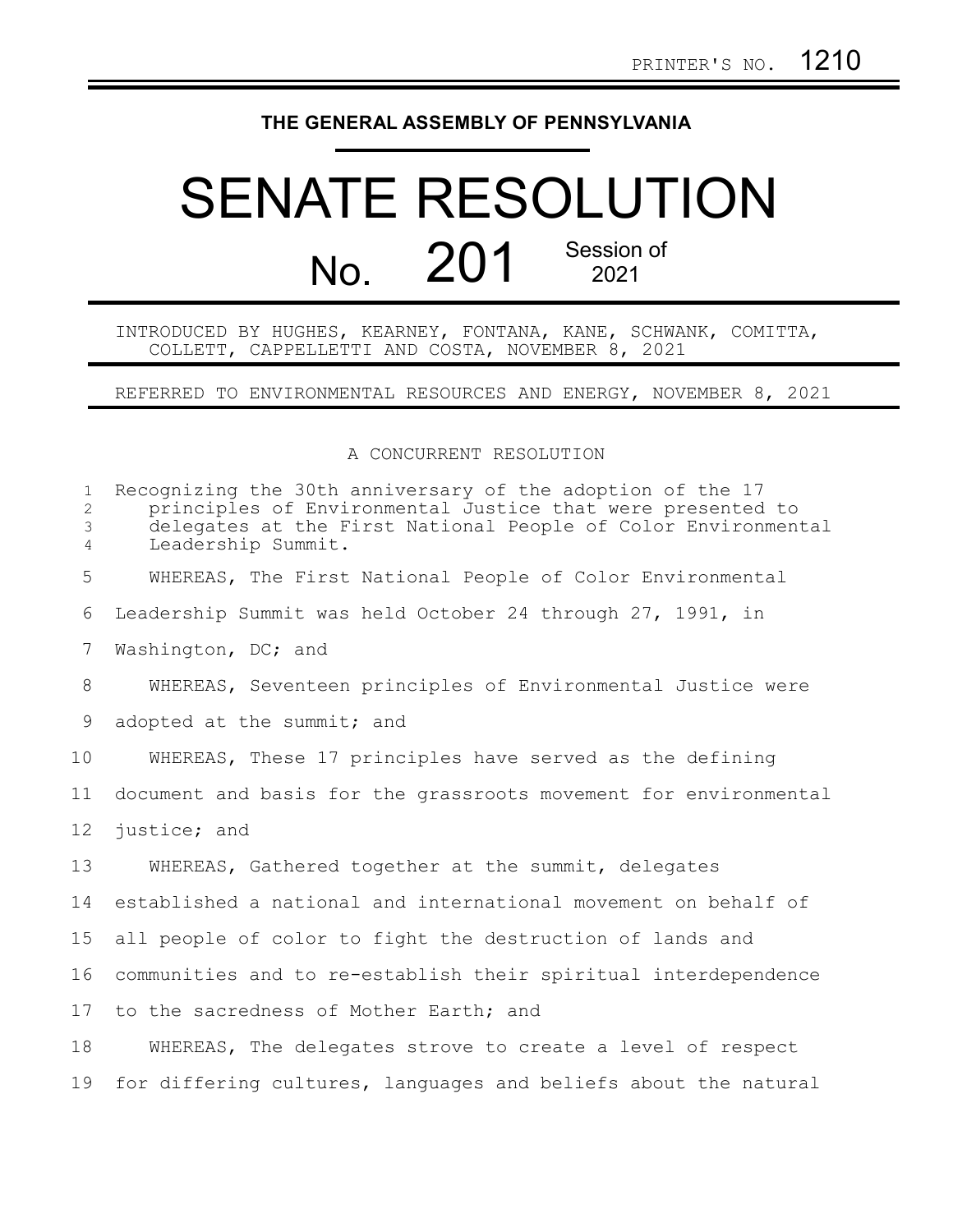world and individuals' roles in healing themselves, ensuring environmental justice and to promote economic alternatives that would contribute to the development of environmentally safe livelihoods; and 1 2 3 4

WHEREAS, The adoption of the principles was also a step toward securing the political, economic and cultural liberation for all people of color that had been denied during the more than 500 years of colonization and oppression; and WHEREAS, Under these principles, Environmental Justice affirms the sacredness of Mother Earth, ecological unity and the interdependence of all species and the right to be free from ecological destruction; and 5 6 7 8 9 10 11 12

WHEREAS, Environmental Justice demands that public policy be based on mutual respect and justice for all people free from any form of discrimination or bias; and 13 14 15

WHEREAS, Environmental Justice mandates the right to ethical, balanced and responsible uses of land and renewable resources in the interest of a sustainable planet for humans and other living things; and 16 17 18 19

WHEREAS, Environmental Justice calls for universal protection from nuclear testing, extraction, production and disposal of toxic or hazardous wastes and poisons and nuclear testing that threatens the fundamental right to clean air, land, water and food; and 20 21 22 23 24

WHEREAS, Environmental Justice affirms the fundamental right to political, economic, cultural and environmental selfdetermination of all people; and 25 26 27

WHEREAS, Environmental Justice demands the cessation of the production of all toxins, hazardous wastes and radioactive materials, and that all past and current producers be held 28 29 30

20210SR0201PN1210 - 2 -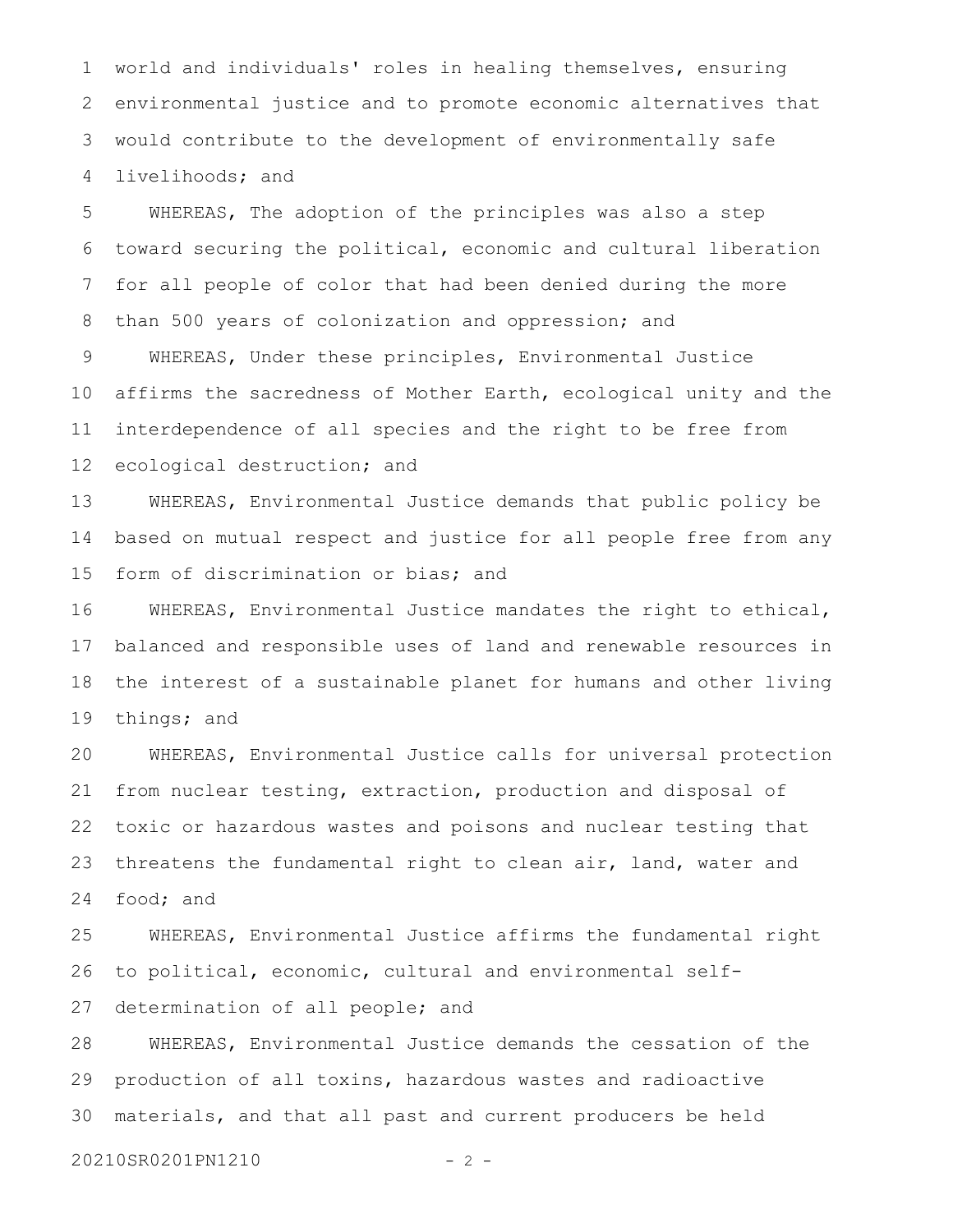strictly accountable to the people for detoxification and the containment at the point of production; and 1 2

WHEREAS, Environmental Justice demands the right to participate as equal partners at every level of decision making, including needs assessment, planning, implementation, 3 4 5

enforcement and evaluation; and 6

WHEREAS, Environmental Justice affirms the right of all workers to a safe and healthy work environment without being forced to choose between unsafe working conditions and unemployment and the right of those who work at home to be free from environmental hazards; and 7 8 9 10 11

WHEREAS, Environmental Justice protects the right of victims of environmental injustice to receive full compensation and reparations for damages as well as quality health care; and WHEREAS, Environmental Justice considers governmental acts of environmental injustice a violation of international law, the Universal Declaration of Human Rights and the United Nations 12 13 14 15 16 17

Convention on Genocide; and 18

WHEREAS, Environmental Justice must recognize a special legal relationship of Native Americans to the United States Government through treaties, agreements, compacts and covenants affirming sovereignty and self-determination; and 19 20 21 22

WHEREAS, Environmental Justice affirms the need for urban and rural ecological policies to clean up and rebuild our cities and rural areas in balance with nature, honoring the cultural integrity of all our communities and providing fair access for all people to the full range of resources; and 23 24 25 26 27

WHEREAS, Environmental Justice calls for the strict enforcement of principles of informed consent and a halt to the testing of experimental reproductive and medical procedures and 28 29 30

20210SR0201PN1210 - 3 -